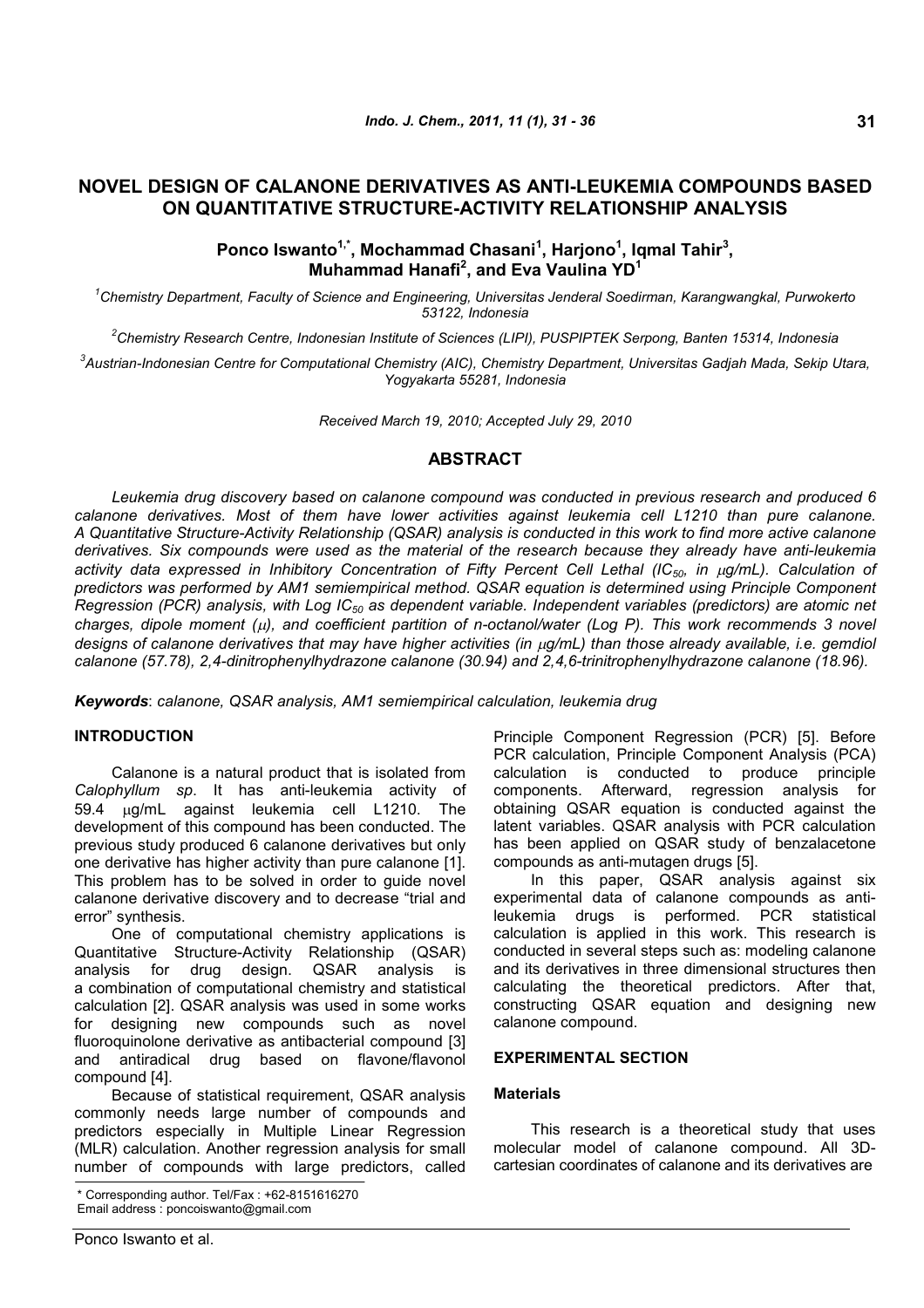| $\overline{\phantom{a}}$ . Tease and thow to obtain them. |        |                                          |         |                                                                                 |  |  |  |
|-----------------------------------------------------------|--------|------------------------------------------|---------|---------------------------------------------------------------------------------|--|--|--|
| <b>Number</b>                                             | Symbol | Predictor                                | Unit    | How to obtain                                                                   |  |  |  |
|                                                           | Q      | Atomic net<br>charges of the<br>compound | coulomb | Optimizing the structure of<br>the compound by AM1<br>semiempirical calculation |  |  |  |
| 2                                                         | μ      | Dipole moment                            | debye   | Optimizing the structure of<br>the compound by AM1<br>semiempirical calculation |  |  |  |
| 3                                                         | Log P  | Partition<br>coefficient                 |         | <b>QSAR Properties calculation</b>                                              |  |  |  |

**Table 1.** Predictors and how to obtain them



**Fig 1.** Molecular structure and anti-leukemia activity of calanone compounds ( $\mu$ g/mL); A = 59.4; B = 75.2; C = 105.5; D = 83.6; E = 70.0 and F = 52.5 [1]

used in computational chemistry calculation to produce predictors. Six anti-leukemia activities of calanone and its derivatives against leukemia cell L1210 are applied to statistical calculation as dependent variable (see Fig. 1). Anti-leukemia activities data are obtained from previous experimental study [1].

#### **Instrumentation**

Computational chemistry calculation is conducted at Austrian-Indonesian Centre for Computational Chemistry (AIC), Universitas Gadjah Mada, Indonesia and Physical Chemistry Laboratory, Universitas Jenderal Soedirman, Indonesia. Calculations are performed on 1 personal computer (PC), Intel Pentium IV 2.66 GHz processor, 1 GB RAM, and 40 GB *Harddisk Drive*. Softwares are Hyperchem ver 7.0 (calculating electronic and lipophylic predictor) and SPSS ver 13.0 (statistical analysis).

#### **Procedure**

#### *Molecular Modeling of Calanone Derivatives*

Each compound is drawn into a three dimensional (3D) model of compound. Then calculations of parameters are set up for each model.

#### *Generating Molecular Predictors*

Predictors can be generated from experimental data or theoretical data. The predictors in this research are theoretical predictors that are generated by computational chemistry calculation. They consist of the physicochemical properties of calanone and its derivatives that are used as independent variables in statistical analysis. They are assumed as an important factor on reaction mechanism and physical properties of drug such as atomic charges, dipole moment, and partition coefficient. Table 1 is the details of theoretical molecular predictors. Dependent variable in this study is biological activity of the compounds.

In the case of atomic charge calculation, only atoms in the main structure of Calanone are used as predictors (see Fig. 2). Additional parameters of computational calculation are RHF spin pairing, lowest state and 0.001 kcal.mole<sup>-1</sup> of RMS gradient.

### *Constructing QSAR Equation and Designing the New Compound*

Determination of QSAR equation is started with PCA calculation against the theoretical predictors. After that, PCR calculation is conducted to PCA results where the Log  $IC_{50}$  as dependent variable and all of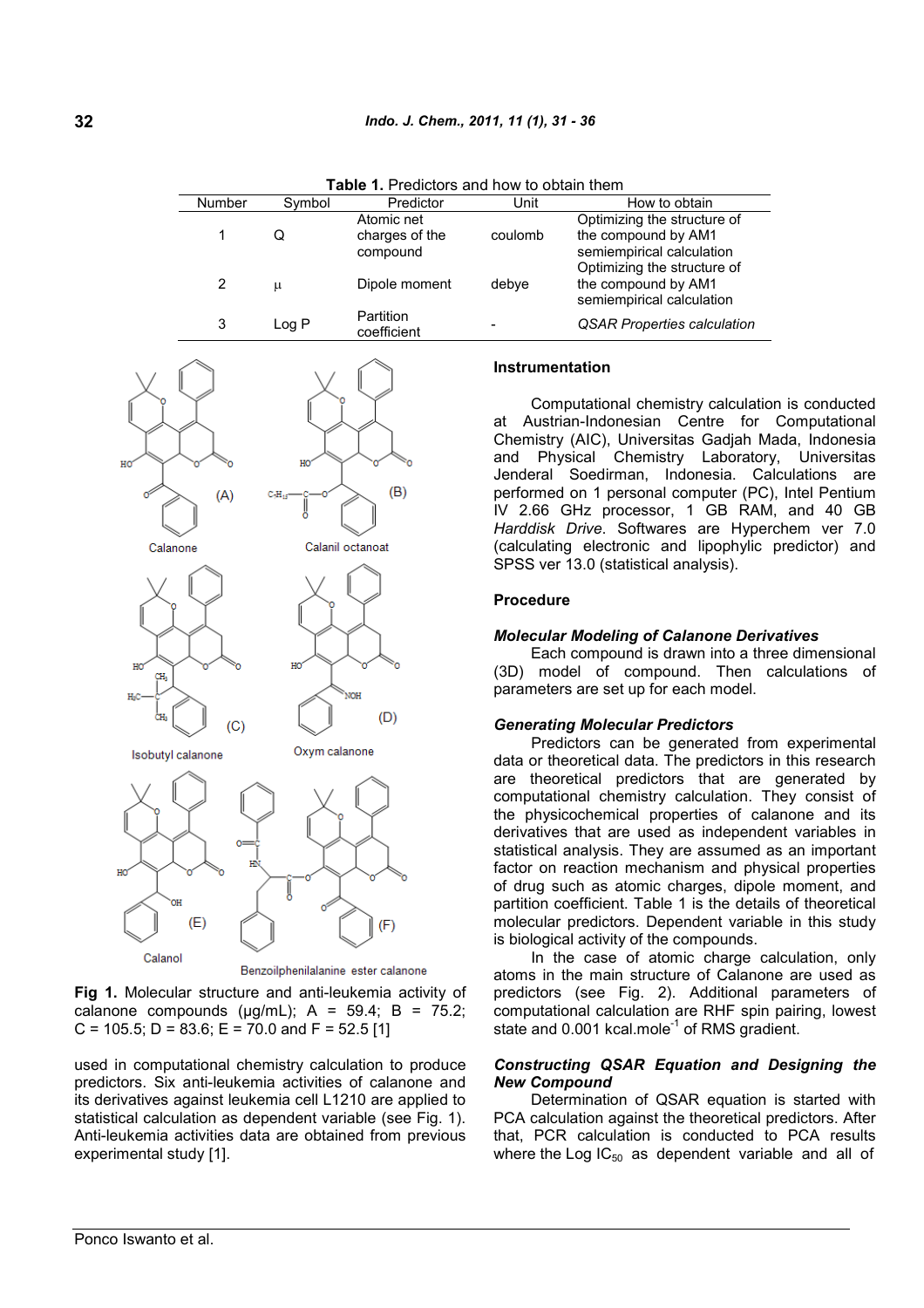

**Fig 2.** Numbering of atom in the main structure of calanone [9]

predictors as independent variables. By looking to the quality of statistical parameters, the selected QSAR equation is chosen. The general form of QSAR equation is described below:

$$
A = C + b_1 x_1 + b_2 x_2 + b_3 x_3 + \dots
$$

Where: A = compound's activities

 $C = a constant$  $x_n = n^{th}$  variable =  $n^{th}$  predictor  $b_n$  = a coefficient of n<sup>th</sup> predictor

After obtaining QSAR equation, the design of new calanone derivative was then carried out on the basis of some following considerations such as: the most influenced predictor to the activity and the ease of synthesis procedure for the new compound. So, with this consideration, the more active new calanone compound can be produced.

## **RESULT AND DISCUSSION**

#### **Molecular Modeling**

Molecular modeling is important for describing the chemical system. The detailed checking of 3D structure of the model is also important. If the structure is not correctly represented, the calculation of predictors would also give wrong results. Modeling chemical system is one of important things besides choosing calculation method in computational chemistry study [2]. The result from modeling step is a 3D coordinate of the compound. This coordinate is then applied in predictor calculation.

### **Generating Molecular Predictors**

Predictors are generated by optimization of calanone structure based on AM1 semiempirical calculation. The advantages of using AM1 semiempirical method are that the calculation is not time consuming, electronic structure data can be easily obtained and the method is suitable for bulky structure of organic compound such as calanone [2]. AM1 semiempirical calculation method is already applied in QSAR analysis of antibacterial fluoroquinolone compounds and gives a good compromising of quality QSAR equation and the need of computer specification [3]. The selected predictors are the physicochemical properties which influence the anti-leukemia activity of calanone compounds. Table 2 shows the predictors data obtained from calculation.

Table 2 shows the theoretical characteristics of calanone compounds. Atomic net charges and dipole moment describes the electronic properties, where as partition coefficient reflects the solubility property of compounds. In the atomic net charges value, the most significant difference is observed in the  $19<sup>th</sup>$  C element  $(C_{19})$ . These significant differences in atomic net charge are due to the difference in functional group of each calanone compound. For instance, atomic net charges of  $C_{19}$  in oxym calanone and isobutyl calanone are -0.005 and -0.002 Coulomb, respectively. This fact is caused by the existence of functional group on their  $C_{19}$  that pushed the electron density to the  $C_{19}$ , such as alkyl functional group [6]. In contrast, other compounds have positive value of  $C_{19}$  atomic net charges, because they have functional groups that pull electron density from C<sub>19</sub>. All of the obtained predictors are applied for constructing the QSAR equation.

Dipole moment values are also different among the compounds. The highest value is observed in benzoylphenylalanine ester calanone which has a lot of electronegative atom in  $C_{19}$  functional group. Dipole moment value is influenced by the difference in electronegativity among the atoms and the geometry of certain functional group in the structure [6].

Solubility property is described by the Log P value. The highest Log P value is found in calanyloctanoic (see Table 2). It is an ester compound with long hydrocarbon chain that can contribute non polar property to whole structure [6]. Hydrocarbon compounds have non polar character and easily dissolved in non polar solvents such as n-hexane and carbon tetrachloride [6].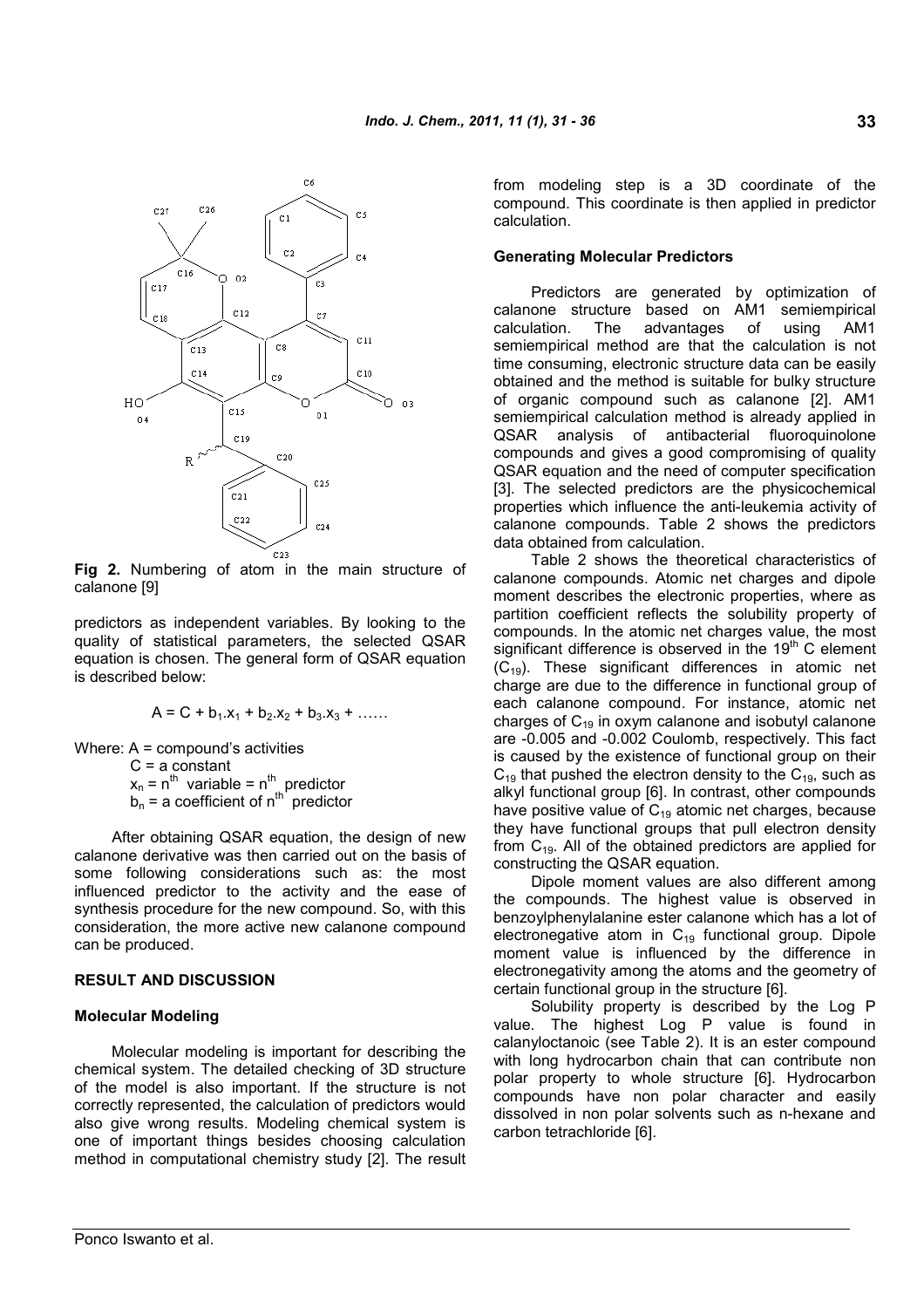| Compound                |                              | Name            |                 | $qC_1$          | qC <sub>2</sub>                                                                                                  | $qC_3$    | qC <sub>4</sub> | $qC_5$          |
|-------------------------|------------------------------|-----------------|-----------------|-----------------|------------------------------------------------------------------------------------------------------------------|-----------|-----------------|-----------------|
| 1                       | Calanone                     |                 |                 | $-0.134$        | $-0.106$                                                                                                         | $-0.052$  | $-0.089$        | $-0.138$        |
| $\overline{\mathbf{c}}$ | Calanol                      |                 |                 | $-0.139$        | $-0.084$                                                                                                         | $-0.053$  | $-0.107$        | $-0.136$        |
| 3                       | Calanyloctanoic              |                 |                 | $-0.139$        | $-0.085$                                                                                                         | $-0.056$  | $-0.106$        | $-0.135$        |
| $\overline{\mathbf{4}}$ |                              | Oxym calanone   |                 |                 | $-0.085$                                                                                                         | $-0.052$  | $-0.107$        | $-0.135$        |
| 5                       | Benzoylphenylalanine ester   |                 |                 | $-0.135$        | $-0.107$                                                                                                         | $-0.056$  | $-0.085$        | $-0.138$        |
| 6                       | calanone<br>Isobutylcalanone |                 |                 | $-0.138$        | $-0.089$                                                                                                         | $-0.050$  | $-0.106$        | $-0.134$        |
|                         |                              |                 |                 |                 |                                                                                                                  |           |                 |                 |
| Compound                | qC <sub>6</sub>              | qC <sub>7</sub> | qC <sub>8</sub> | qC <sub>9</sub> | $qC_{10}$                                                                                                        | $qC_{11}$ | $qC_{12}$       | $qC_{13}$       |
| 1                       | $-0.121$                     | 0.114           | $-0.216$        | 0.219           | 0.343                                                                                                            | $-0.264$  | 0.229           | $-0.215$        |
| $\overline{c}$          | $-0.120$                     | 0.121           | $-0.207$        | 0.192           | 0.346                                                                                                            | $-0.272$  | 0.214           | $-0.207$        |
| 3                       | $-0.119$                     | 0.122           | $-0.209$        | 0.190           | 0.345                                                                                                            | $-0.272$  | 0.219           | $-0.207$        |
| $\overline{\mathbf{4}}$ | $-0.121$                     | 0.113           | $-0.207$        | 0.203           | 0.341                                                                                                            | $-0.266$  | 0.216           | $-0.203$        |
| 5                       | $-0.119$                     | 0.124           | $-0.206$        | 0.198           | 0.348                                                                                                            | $-0.273$  | 0.213           | $-0.196$        |
| 6                       | $-0.122$                     | 0.113           | $-0.201$        | 0.186           | 0.341                                                                                                            | $-0.265$  | 0.202           | $-0.192$        |
|                         |                              |                 |                 |                 |                                                                                                                  |           |                 |                 |
| Compound                | $qC_{14}$                    | $qC_{15}$       | $qC_{16}$       | $qC_{17}$       | $qC_{18}$                                                                                                        | $qC_{19}$ | $qC_{20}$       | $qC_{21}$       |
| 1                       | 0.234                        | $-0.305$        | 0.124           | $-0.221$        | $-0.064$                                                                                                         | 0.342     | $-0.136$        | $-0.066$        |
| $\overline{\mathbf{c}}$ | 0.228                        | $-0.228$        | 0.124           | $-0.224$        | $-0.062$                                                                                                         | 0.121     | $-0.124$        | $-0.107$        |
| 3                       | 0.232                        | $-0.276$        | 0.124           | $-0.221$        | $-0.064$                                                                                                         | 0.127     | $-0.100$        | $-0.115$        |
| 4                       | 0.209                        | $-0.194$        | 0.124           | $-0.221$        | $-0.065$                                                                                                         | $-0.005$  | $-0.084$        | $-0.110$        |
| 5                       | 0.198                        | $-0.230$        | 0.123           | $-0.217$        | $-0.067$                                                                                                         | 0.126     | $-0.121$        | $-0.127$        |
| 6                       | 0.175                        | $-0.191$        | 0.123           | $-0.219$        | $-0.067$                                                                                                         | $-0.002$  | $-0.077$        | $-0.149$        |
|                         |                              |                 |                 |                 |                                                                                                                  |           |                 |                 |
| Compound                | $qC_{22}$                    | $qC_{23}$       | $qC_{24}$       | $qC_{25}$       | $qC_{26}$                                                                                                        | $qC_{27}$ | qO <sub>1</sub> | qO <sub>2</sub> |
| 1                       | $-0.141$                     | $-0.098$        | $-0.143$        | $-0.082$        | $-0.225$                                                                                                         | $-0.220$  | $-0.191$        | $-0.194$        |
| $\overline{\mathbf{c}}$ | $-0.127$                     | $-0.124$        | $-0.128$        | $-0.131$        | $-0.218$                                                                                                         | $-0.226$  | $-0.209$        | $-0.198$        |
| 3                       | $-0.129$                     | $-0.122$        | $-0.129$        | $-0.112$        | $-0.219$                                                                                                         | $-0.226$  | $-0.217$        | $-0.196$        |
| 4                       | $-0.135$                     | $-0.116$        | $-0.134$        | $-0.092$        | $-0.219$                                                                                                         | $-0.225$  | $-0.185$        | $-0.196$        |
| 5                       | $-0.130$                     | $-0.118$        | $-0.133$        | $-0.092$        | $-0.226$                                                                                                         | $-0.218$  | $-0.169$        | $-0.196$        |
| $6\phantom{1}6$         | $-0.130$                     | $-0.130$        | $-0.128$        | $-0.109$        | $-0.217$                                                                                                         | $-0.227$  | $-0.199$        | $-0.196$        |
|                         |                              |                 |                 |                 |                                                                                                                  |           |                 |                 |
| Compound                | qO <sub>3</sub>              | qO <sub>4</sub> | $\mu$           | log P           | Notes:<br>$q =$ atomic net charges (coulomb)<br>$\mu$ = dipole moment (debye)<br>$log P$ = partition coefficient |           |                 |                 |
| 1                       | $-0.282$                     | $-0.244$        | 5.856           | 0.43            |                                                                                                                  |           |                 |                 |
| $\boldsymbol{2}$        | $-0.297$                     | $-0.244$        | 4.066           | 0.42            |                                                                                                                  |           |                 |                 |
| 3                       | $-0.292$                     | $-0.236$        | 5.558           | 2.32            |                                                                                                                  |           |                 |                 |
| 4                       | $-0.288$                     | $-0.238$        | 5.258           | 1.08            |                                                                                                                  |           |                 |                 |
| 5                       | $-0.337$                     | $-0.242$        | 8.789           | 1.24            |                                                                                                                  |           |                 |                 |
| $6\phantom{1}6$         | $-0.296$                     | $-0.255$        | 4.962           | 1.84            |                                                                                                                  |           |                 |                 |

**Table 2.** Theoretical predictors calculated by AM1 semiempirical method

## **Construction of QSAR Equation and Design of the New Compound**

## *PCA and PCR*

The predictors that are used for constructing QSAR equation are quite a lot. In contrast, the experimental data e.g. activity of the compound are too few. To solve this problem PCR calculation method is applied. Before PCR calculation was done, PCA calculation was

conducted on predictor data in order to reduce the amount of data and produce principle components. The PCA result shows that first 4 principle components (t) can be applied in regression analysis. The PCA result and the calculation of  $1<sup>st</sup>$  until  $4<sup>th</sup>$  latent variables for each calanone compound are given in Table 3 and 4.

The first 4 latent variables are applied because they can describe over 95% the variation in the predictors [7]. All of data in Table 4 are used in PCR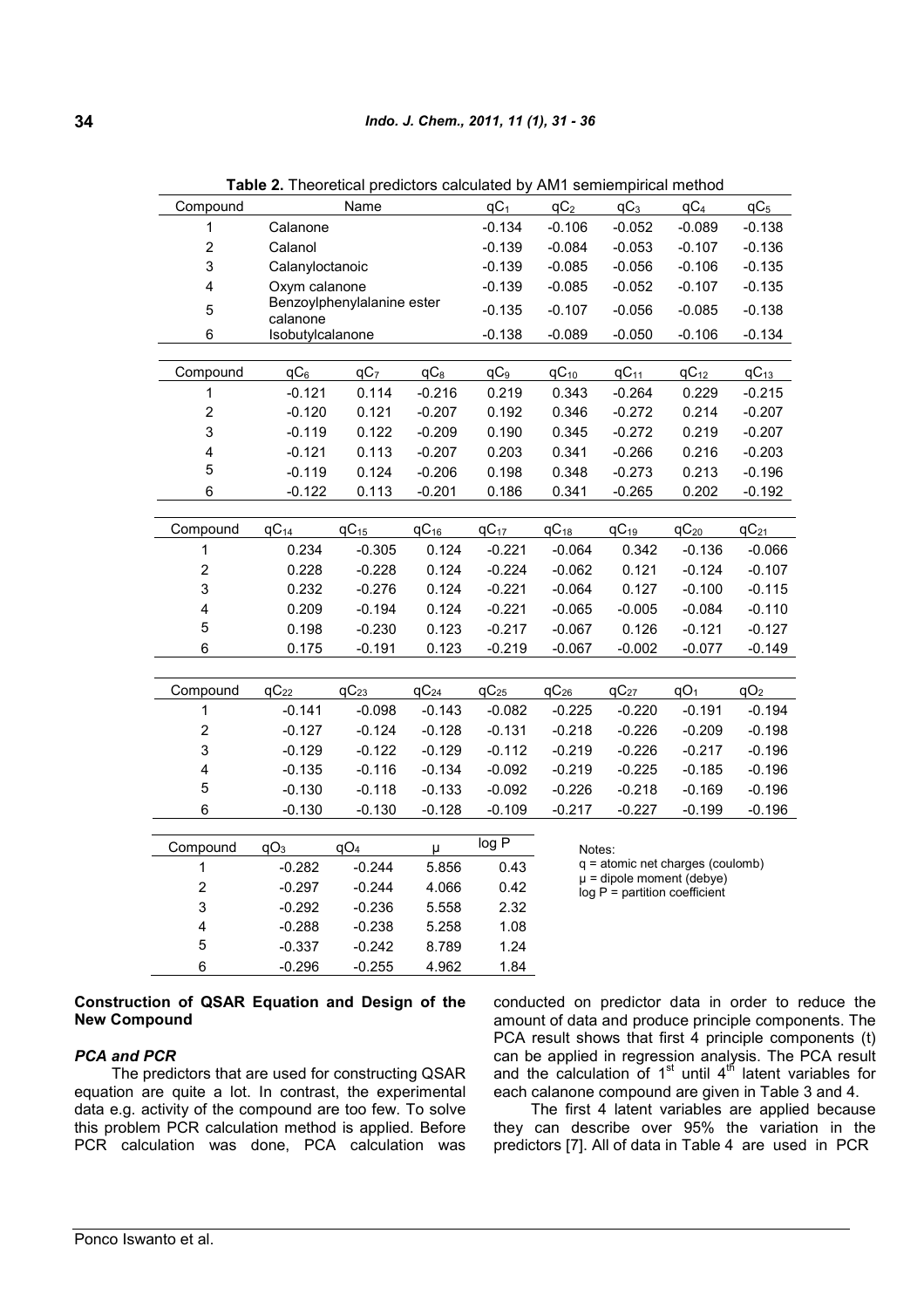**35**

| <b>Table 3. Results of PCA calculation</b> |                     |               |              |  |  |  |
|--------------------------------------------|---------------------|---------------|--------------|--|--|--|
| Component                                  | Initial Eigenvalues |               |              |  |  |  |
|                                            | Total               | % of Variance | Cumulative % |  |  |  |
|                                            | 16.7                | 50.5          | 50.5         |  |  |  |
| 2                                          | 8.9                 | 26.9          | 77.4         |  |  |  |
| 3                                          | 4.0                 | 12.2          | 89.6         |  |  |  |
| 4                                          | 2.1                 | 6.3           | 95.9         |  |  |  |
| 5                                          | 1.3                 | 4.1           | 100.0        |  |  |  |

**Table 4.** Latent variables as input of regression analysis

| Compound | I۱     | I2.           | ŢЗ            | īΔ     | $log$ $IC_{50}$ |
|----------|--------|---------------|---------------|--------|-----------------|
|          | 3.5833 |               | 4.1100 3.0538 | 1.1619 | 1.7738          |
| 2        | 2.3393 | 2.7112 2.4796 |               | 0.7910 | 1.8451          |
| 3        | 1.9821 |               | 4.3197 3.2661 | 2.4024 | 1.8762          |
| 4        | 2.3717 |               | 3.9066 2.8880 | 1.5401 | 1.9222          |
| 5        | 3.9638 |               | 6.8895 4.2145 | 2.3246 | 1.7959          |
| հ        | 1.6918 | 3.8990        | 2.8962        | 1.9611 | 2.0233          |



**Fig 3.** The structure of new calanone derivatives. Their theoretical activities are  $(1) = 57.78$   $\mu$ g/mL,  $(2) = 30.94$  $\mu$ g/mL and (3) = 18.96  $\mu$ g/mL [9].

analysis for constructing the QSAR equation.

## *Selecting the best QSAR equation*

Selection of the best QSAR equation is conducted with evaluation of the statistical parameters such as *r* (correlation coefficient),  $r^2$  (determination coefficient),  $F$ (variance analysis), *SE* (standard error) and *PRESS* (Prediction Residual Sum of Squares). The QSAR equation from the PCR analysis is:

Log  $IC_{50}$  = 2.8055 – 0.1135  $t_1$  + 0.2678  $t_2$  – 0.5696  $t_3$ 

Some characteristics of the equation are as follows:  $n$  (the number of data) =  $6$ ,  $r = 0.991$ ,  $r^2$  = 0.982, *SE* = 0.0193, and  $F_{\text{cal}}/F_{\text{table}}$  = 1.987 and  $PRESS = 7.49 10<sup>-4</sup>$ . The symbol  $t_1 - t_3$  are latent variables.

This QSAR equation has good correlation (*r* value) between activities and latent variables and can explain over 98% variations of data (see  $r^2$  value). Small error is also showed in this QSAR equation (see *SE* value). It is also accepted at 95% confidence level because the *Fcalc/Ftable* is more than 1.00.

### *Designing the new compounds*

There are 3 factors that are used in the selection of the new calanone derivative candidates, i.e. theoretical activity obtained from QSAR equation calculation, the possibility in synthesizing the new compound and the ease to get the reactant for synthesis [9]. Based on the prediction calculation of their activity, some new compounds which may have better anti-leukemia activity are proposed e.g. gemdiol calanone **(1)**, 2,4-dinitrophenylhydrazone calanone **(2)** and 2,4,6-trinitrophenylhydrazone calanone **(3)** (see Fig. 3).

These three candidates could guide the synthesis procedures of new candidates of calanone derivatives become more focus. All the synthesis works can be started by using pure calanone that produced at Chemistry Research Center, The Indonesian Institute of Sciences (LIPI), Serpong, Indonesia.

## **CONCLUSION**

QSAR analysis can be conducted for the small number of compounds but possessing large predictors using PCR method as regression analysis. Designing 3 more active candidates based on QSAR equation could focus the synthesis and prevent "trial and error" process. Therefore, high cost synthesis of novel calanone derivative could be avoided. More study is needed in order to synthesis the recommended compounds and to increase the theory level of calculation method in obtaining predictor data.

#### **ACKNOWLEDGEMENT**

This work was supported by Basic Research Incentive Program, The Ministry of Research and Technology Republic of Indonesia, Chemistry Research Center of the Indonesian Institute of Sciences (LIPI) and also Austrian-Indonesian Centre